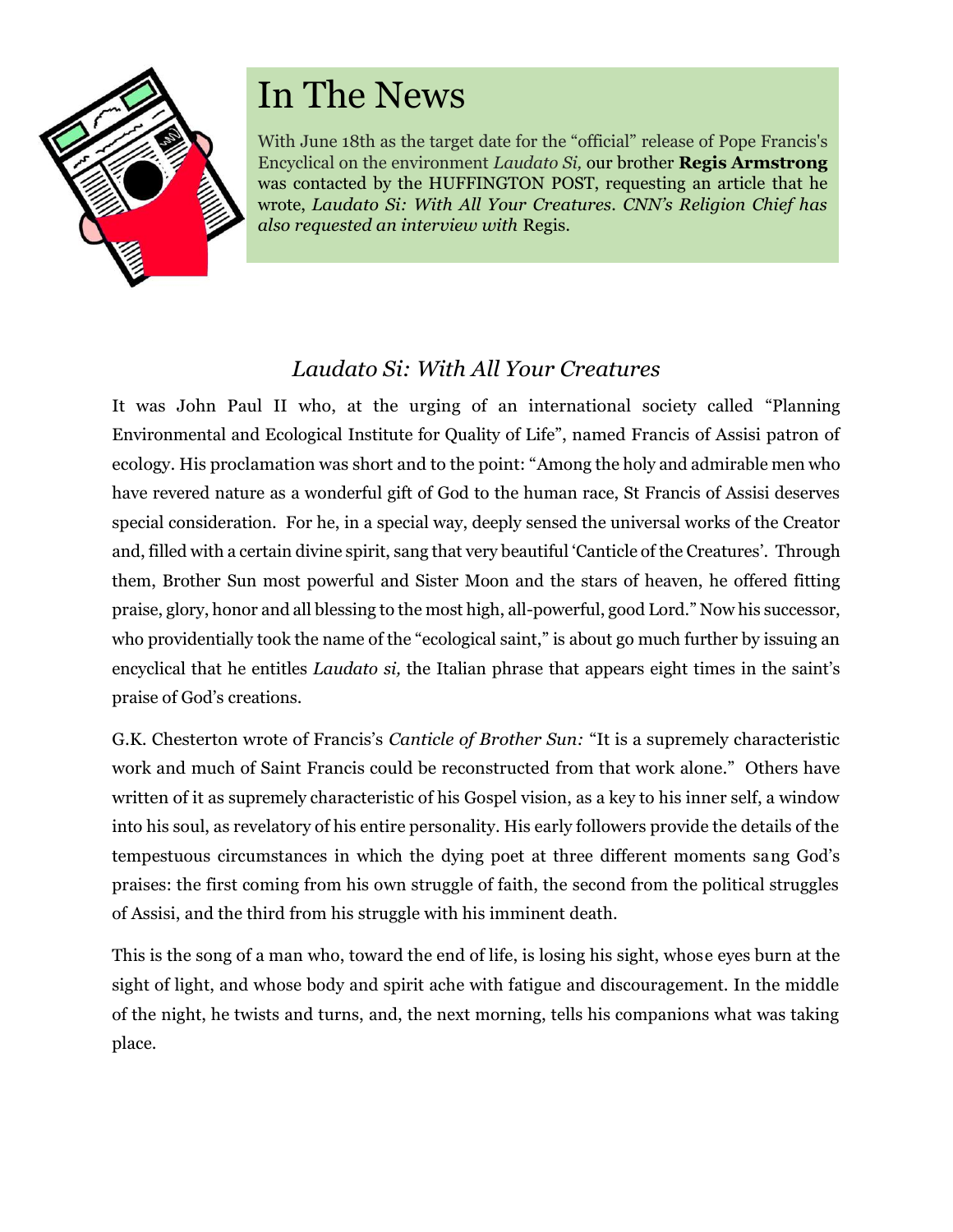*"Feeling sorry for himself, he said: 'Lord, help me in my infirmities so that I may have the strength to bear them patiently!' He then heard: 'Tell me, brother: if, in compensation for your suffering and tribulations you were given an immense and precious treasure: the whole mass of the earth changed into pure gold, pebbles into precious stones, and the water of the rivers into perfume, would you not regard the pebbles and the waters as nothing compared to such a treasure? Would you not rejoice?' 'Lord,' he replied, 'it would be a very great, very precious, and inestimable treasure beyond all that one can love and desire!' 'Well, brother,' the voice said, 'be glad and joyful in the midst of your infirmities and tribulations. As of now, live in peace as if you were already sharing my kingdom.'"* 

With that Francis burst into his medieval Umbrian Italian singing *"Altissimu, onnipotente, bon Signore* [Most High, all-powerful, good Lord]" and encouraging each of the companions, his "brothers and sisters", who had accompanied his life's journey—the sun, moon and stars, the wind, water, and fire—to proclaim to the Creator and Lord *laudato si* [May You be Praised]:

*Most High, all-powerful, good Lord, Yours are the praises, the glory, the honor, and all blessing, to You alone, Most High, do they belong, and no human is worthy to mention Your name.* 

*Praised be You, my Lord, with all Your creatures, especially Sir Brother Sun, Who is the day and through whom You give us light, and He is beautiful and radiant with great splendor, and bears a likeness of You, Most High One. Praised be You, my Lord, through Sister Moon and the stars, in heaven You formed them bright and precious and beautiful. Praised be You, my Lord, through Brother Wind, and through the air, cloudy and serene, and every kind of weather, through whom You give sustenance to Your creatures. Praised be You, my Lord, through Sister Water, who is very useful and humble and precious and chaste. Praised be You, my Lord, through Brother Fire, through whom You light the night and he is beautiful and playful and robust and strong. Praised be You, my Lord, through our Sister Mother Earth, who sustains and governs us, and who produces various fruits with colored flowers and herbs. Praise and bless my Lord and give Him thanks and serve Him with great humility.* 

## *The Fabric of Creation*

Francis's vision flows ultimately from the realization that, in the words of the Jewish Scriptures, the beginning of wisdom is the fear of the Lord. The "most high, all-powerful Lord" is above all "good": a truth Francis never tires of repeating. It is this that liberates him from the petty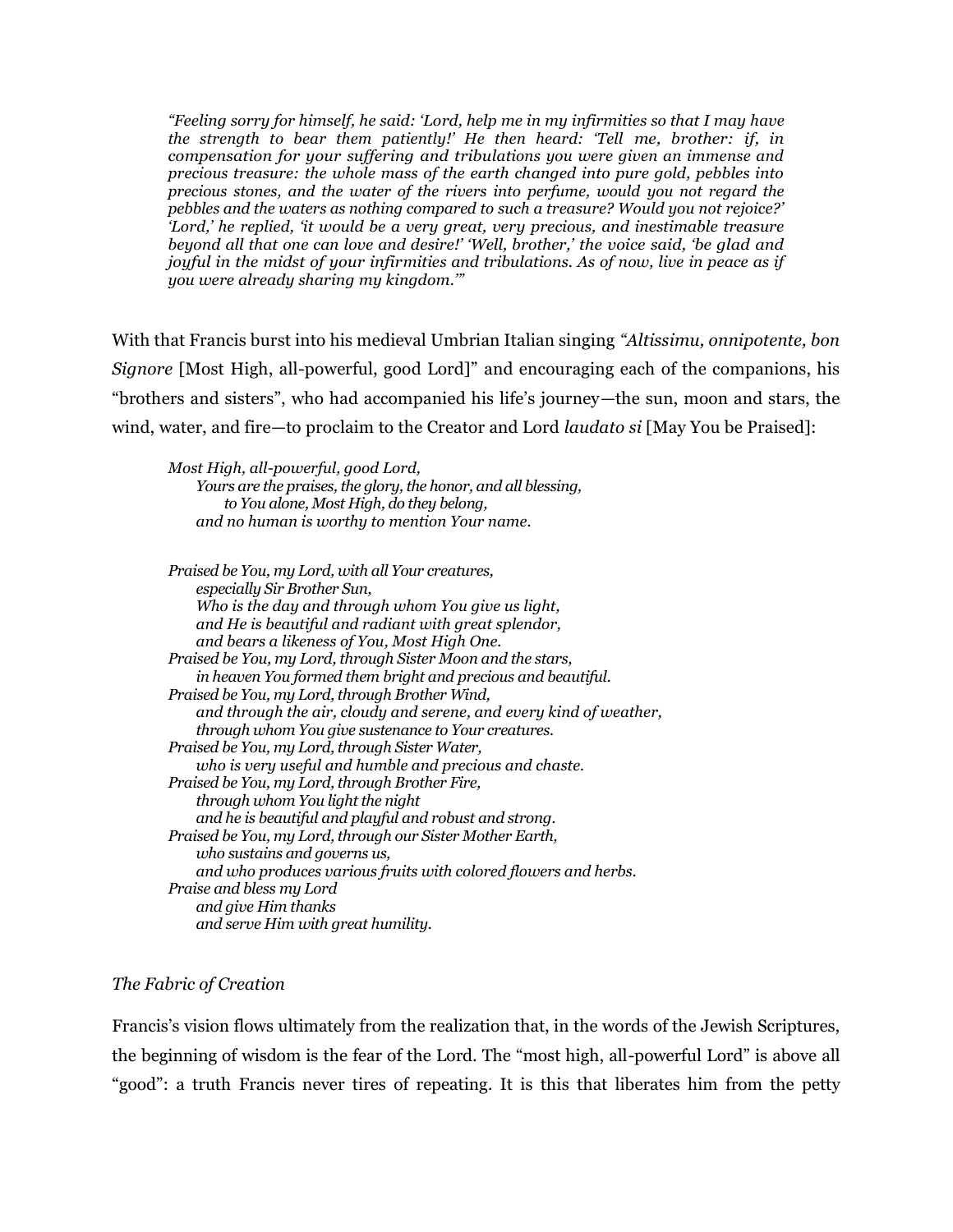moments of life enabling him to rise above human frailty and to trust in God alone. It is this simple faith that impels him to struggle with his all too human temptation to reach out for what in reality belongs only to God: praise, glory, and honor, and blessing. Without uttering a word the poetry of God's creation reminds Francis of his own poor performance and of his need for penance to reenter into its beauty and radiance. "No human is worthy to mention your name…" The words introduce a shadow that hovers over him as a reminder of the indictment and punishment of the first inhabitants of paradise. It is as if he were crying out with Jeremiah*: "How long will the land lie parched and the grass in every field be withered? Because those who live in it are wicked, the animals and birds have perished"* (Jer 12:4); or with Paul: For we know that the whole creation groans and suffers the pains of childbirth together until now (Rom 8:22).

Immediately, however, the cloud passes. The brilliance of the sun, of the day resumes the hymn of praise gently reminding him of the words of the psalmist: *"in your light we see light"* (Ps 36:9): "Praise be You, my Lord, with all Your creatures…" The God Who is beauty shines radiantly on creatures evoking from them nothing but praise, a praise that is the Lord's as well as theirs. "Sir Brother Sun, who is the day…" hold primacy of place, followed by "Sister Moon and the stars…" Once more the poet emerges who contrasts the One who "is beautiful and radiant with great splendor, and bears a likeness of You, Most High One," with those he describes as "formed *clarite* [faint/tenuous], precious, and beautiful*."* Before turning from the heavens to "Sister Mother Earth who sustains, governs, and produces fruits, flowers, and herbs", Francis turns his attention to "Brother Wind", "Sister Water", and "Brother Fire": in each instance highlighting their gifts – providing sustenance, offering itself humbly, selflessly, joyfully, and humbly.

What follows, then, is a paradoxically unified hymn of opposites in which the Creative Spirit and created being, the heavens and earth, the masculine and feminine join in one stanza after another. What is precious, playful, serene, radiant, humble takes on qualities enshrined in Beauty itself prompting nothing but praise for the goodness of the most high, all-powerful Lord of all. If it is true that the source of poetic genius is the deepest inner self, then this section of Francis's *Canticle*  reflects the Trinitarian contours of his spiritual life: the Father whom elsewhere he describes dwelling "in inaccessible light," the Son and the saints—precious, clear, and beautiful—shining like the moon and the stars in the night of sin, and the Spirit stirring the air and the clouds, bringing life humbly and without cost like water, burning with warmth and light like fire. Here too the *Canticle* suggests the Marian underpinnings of Francis's vision of the Church as does Assisi's cathedral, San Rufino, originally a Roman temple called "Mother Earth, sustaining, governing, and producing fruit as elsewhere he sings of "the virgin made church."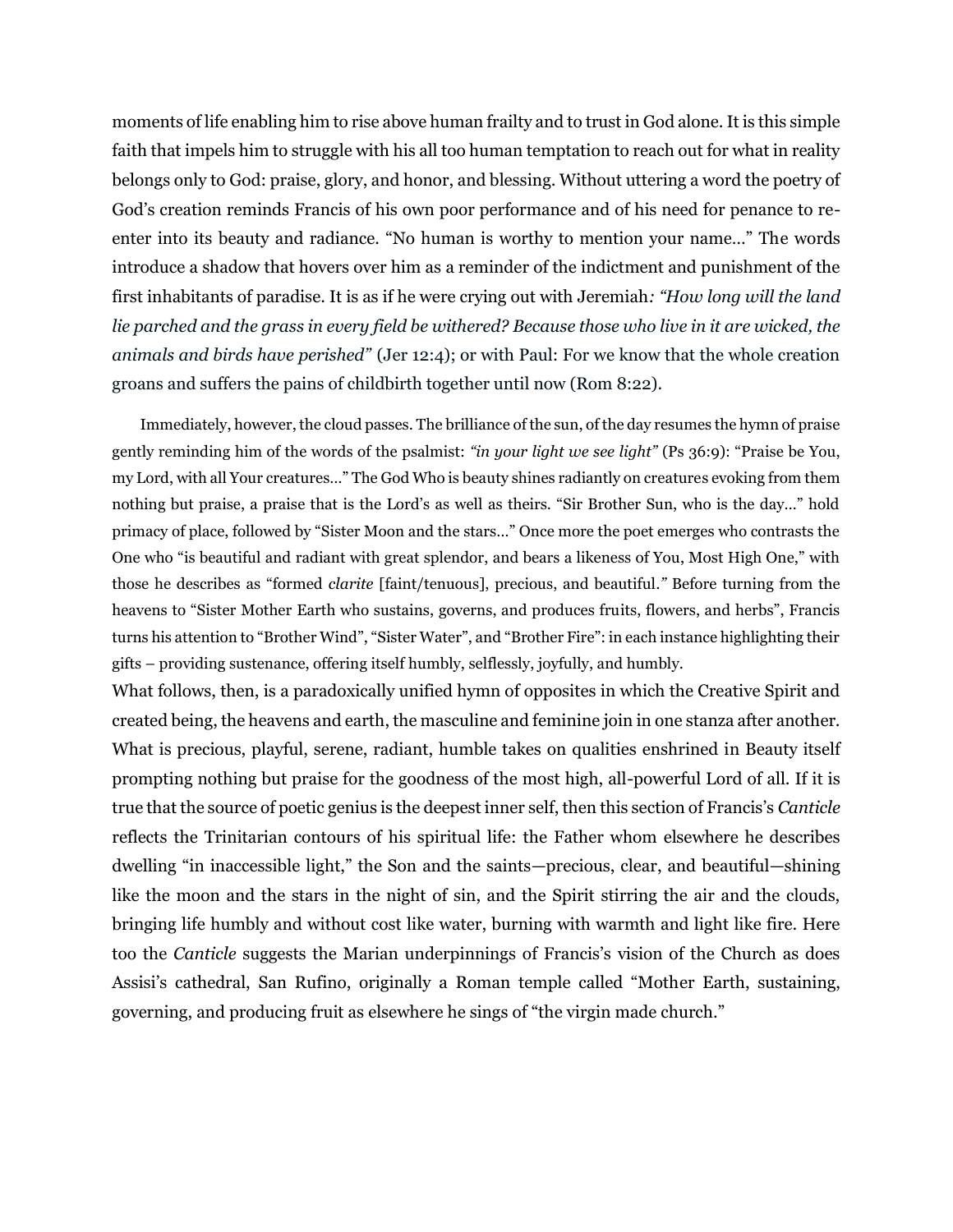#### *The Tranquility of Love*

Acrimony and a struggle for power prompted the second section of the *Canticle:* hostility that was probably brooding for a long while between Assisi's ecclesial and civil leaders. When he learned that it had erupted, Francis's companions tell us that he them to go to Assisi, to sing the verses he had just composed, and to add these:

Praised be You, my Lord, through those who give pardon for Your love, and bear infirmity and tribulation. Blessed are those who endure in peace for by You, Most High, shall they be crowned.

There is no evidence that the bishop, *podestà* [mayor], and people had heard the first section of the *Canticle* before this, nor is there any indication that Francis had asked his brothers to read any other message of peace to them. The combination of both segments, however, may well inspired the two sides to come to peace as they did. For with these verses Francis envisions the human person now gently and unassumingly entering into the hymn of the universe. Those who give pardon out of love, bear infirmity and tribulation, and endure in peace are those who take on the qualities of the Word made flesh. They bring to the pursuit of peace more than "the tranquility of order" reflected in the first segment of the *Canticle;* they bring "the tranquility of love," as Bonaventure would later refine Augustine's concept of peace, the love shown by Jesus.

#### *The Blessed Hope*

Just before his death, Francis asked the brothers to sing once again the *Canticle* and the two segments he had already composed. Now, however, he added yet another:

*Praised be You, my Lord, through our Sister Bodily Death, from whom no one living can escape. Woe to those who die in mortal sin! Blessed are those whom death will find in Your most holy will, for the second death shall do them no harm.*

The canticle of creation and of reconciliation now becomes one of hope, of the certain hope for which he had prayed from his earliest years. Living a life without anything of one's own, that is, a life of radical poverty, teaches the assurances hope as time after time the gifts of creation teaches that God is never outdone in generosity.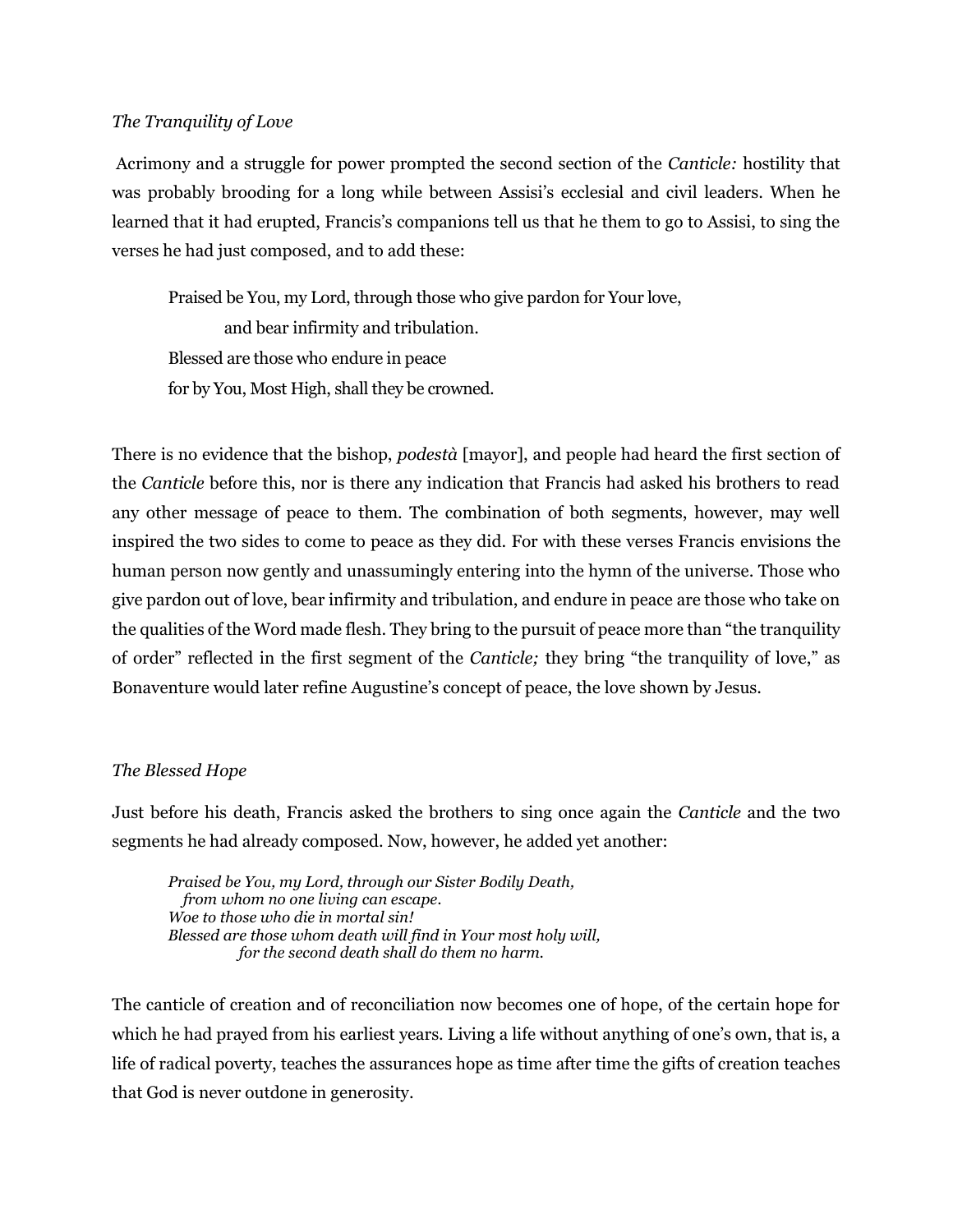More than anything else, however, these verses chant the praises of the Gospel call Francis envisions: that of the Baptized life. It is Baptism that enables one to welcome bodily death as a sister, not as something to be dreaded but as a necessary phase of life, as one's who embrace can be longed-for. While there is sadness in the thought of greeting it mired in sin, there is an echo of how simply Francis all of created life: Baptism brings about a new creation through which the first death, frees one to love without fear and to be assured in hope.

## Laudato si: *The Wisdom of Simplicity*

The earliest manuscripts of Francis's *Canticle* come from the mid-thirteenth century; all others follow it almost exactly. None of them, however, indicates whether Francis intended the following refrain to be sung after each verse or after each section. It appears without any directions at the very end but, in so many ways, summarizes the entire Canticle, each its sections, as well as of its verses. Indeed, it captures the depths of the Franciscan spirit:

#### *Praise and bless my Lord and give Him thanks and serve Him with great humility.*

In the wisdom of his simple Gospel vision, the least of the lesser brothers, Francis, saw these as the operative verbs of his life: praise, blessing, giving thanks, and serving the Lord. It is as if his vision recognized these as the only ones that matter as they can only come from one who knows that everything comes from God and enable all his brothers and sisters to cooperate with the plan of God.

An all-embracing sacramental mysticism takes hold of Francis in the last days of his life as his awareness of his call sharpens to move from the visible to the invisible. It would take more thirty years before Bonaventure of Bagnoreggio would compose what might be seen as the most articulate commentary on Francis's Canticle. His *Journey of the Mind into God* followed that precise journey: from the visible to the invisible, and in doing so challenged his readers to re-think how they view and use created beings. After reading both texts, Francis's Canticle and Bonaventure's Journey, some readers might require, with Thoureau, that "all things be mysterious and unexplorable, that land and sea be indefinitely wild, unsurveyed and unfathomed by us because unfathomable" and conclude with him that "we can never have enough of nature." Others might become more reverential toward the world of Hopkins "charged with the grandeur of God", and, from the perspective of a poet, agree with Yeats that "We make out of the quarrel with others, rhetoric, but of the quarrel with ourselves, poetry."